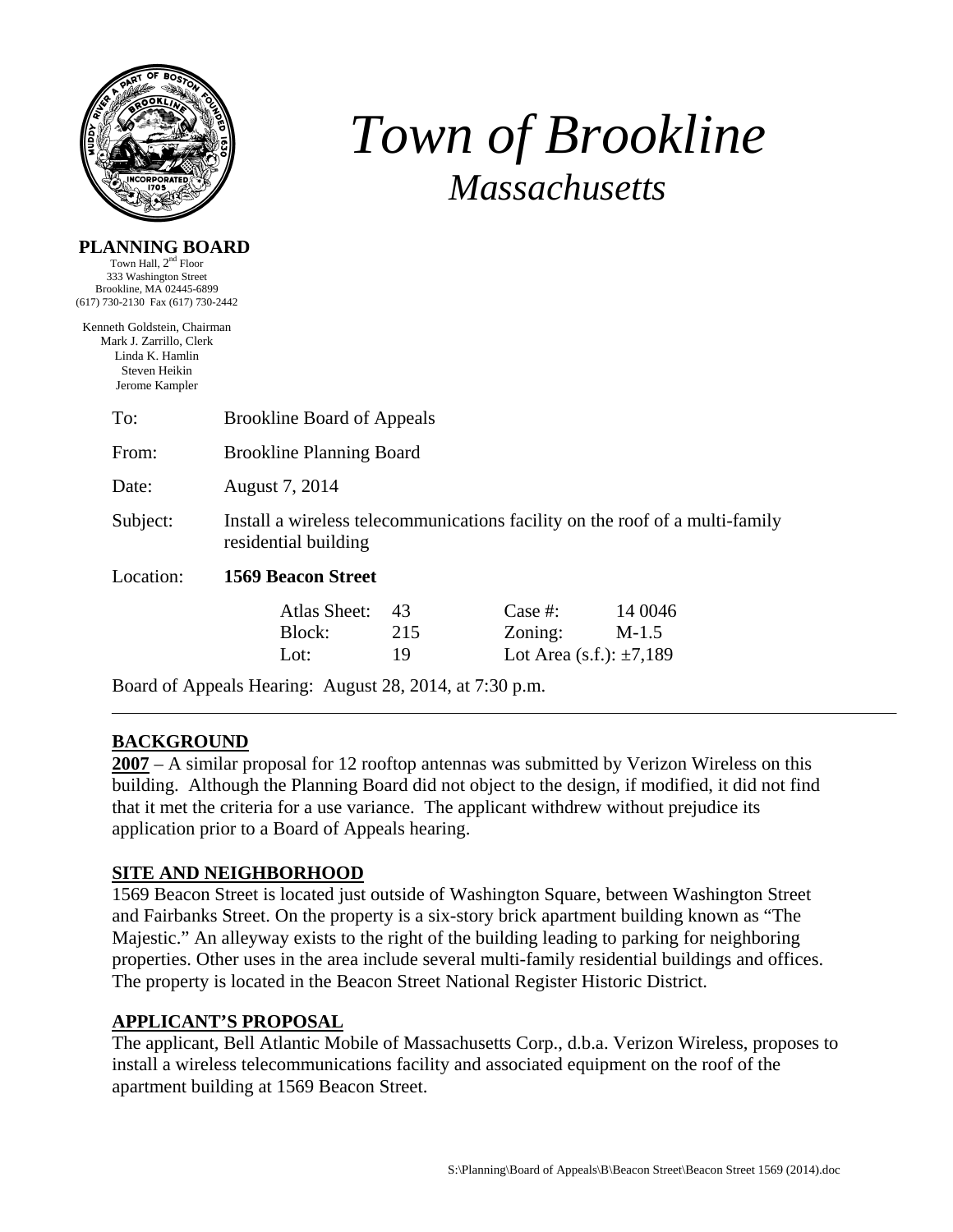The facility would consist of 12 panel antennas (three arrays of four panel antennas) and an equipment shelter. Eight antennas would be mounted on the proposed equipment shelter, four on the east side and four on the west side. Another four antennas would be mounted on the back of the rear stair penthouse, on a wall that is flush with the building's rear exterior wall. The applicant is proposing to paint the shelter and antennas to match the existing façade/roof of the building. [In the 2007 proposal, eight of the panel antennas were to be mounted on a front penthouse, not on the new equipment shelter, which is further from Beacon Street. Additionally, the four antennas to be mounted on the rear penthouse were going to have a faux extension wall at the rear of the building, which would have projected beyond the building's rear wall.]

# **FINDINGS**

Section 4.09.4.b. and 6.a.1: Wireless Telecommunications Services – Wireless communications antennas and facilities shall not be located on residences. **Use variance** required. Under Section 9.09, the Board of Appeals may grant a use variance, provided the statutory variance requirements are met, only on a lot that conforms to one or more of the following conditions:

- a. Expiration of the time limit specified for a previously granted use variance.
- b. Existence prior to January 1, 1977, of uses of the same general classification as the use variance applied for, on lots adjoining the lot in question on both sides, or, if the lot in question is a corner lot, on both the side and the rear.
- c. Existence on an adjoining lot of a use of such nuisance characteristics as to render unreasonable any conforming use of the lot in question.
- d. Existence on the lot in question of a structure(s) of appearance compatible with its vicinity which is either of historical or architectural significance which shall be preserved or restored in a manner sufficient to justify the relief granted herein, and/or contains gross floor area excessive for the use permitted in the district wherein the structure is located, and which can reasonably be maintained as a visual and taxable asset only if a nonconformity of use is permitted.

## Section 4.09.6.c: Wireless Telecommunications Services

A **special permit** is required for any wireless telecommunications antenna and mount on a building or any related equipment, fixtures, or enclosures exceeding 10 feet above roof height, subject to the following design review standards. The antennas on the 16' penthouse will be 12' above the roof and equipment shelter will be 13' above the roof

#### Section 5.09.a & d: Design Review

New structures and outdoor uses and exterior alterations to existing structures on a lot which fronts on or is within 100 feet of Beacon Street or has 10 or more dwelling units shall require a special permit subject to the design review standards listed under *Section 5.09.4(a-l).* The most relevant sections are described below:

a. *Preservation of Trees and Landscape:* Minimal landscaping exists on the property now, except for the shrubbery located directly in front of the building, and this installation will only be located on the roof, having no affect on existing landscaping.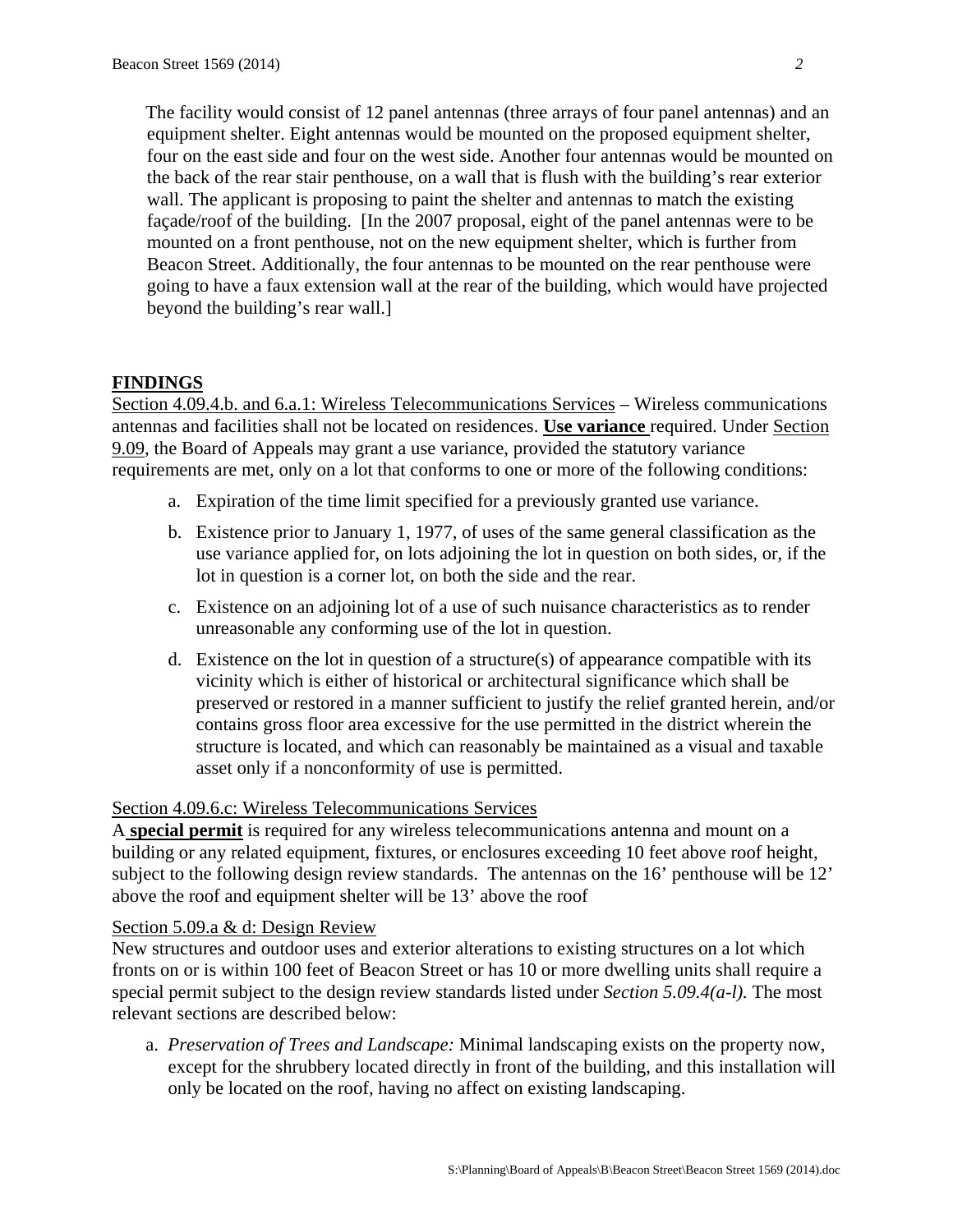- b. *Relation of Buildings to Environment:* The applicant has designed the proposed wireless facility, including the equipment shelter, to camouflage the antennas and blend in with the existing building. To further disguise the installation, the applicant should consider locating the equipment shelter in the basement of the existing building, thereby limiting the total amount of visible rooftop structures.
- f. *Utility Service:* The facility will require electric power to operate, but the wiring will not be visible to the general public or to building residents. The applicant has not stated whether there is a backup generator to be installed to provide energy for the facility in emergencies or loss of power situations.
- h. *Special Features:* The panel antennas and the equipment shelter will be screened from view or otherwise disguised to appear as though part of the building's rooftop elements.
- i. *Safety and Security:* The applicant has indicated that the site would be continuously monitored for functionality, and the site would be tested annually to ensure compliance with FCC RF emissions standards. Due to its rooftop location, access to the facility would be restricted to those who have access to the building's roof.
- j. *Heritage:* The applicant has attempted to minimize the facility's impact on the building's historic character by blending it in with the building's architectural features.
- k. *Microclimate:* The applicant has stated that the wireless facility will not emit heat, vapor or fumes, and it will comply with the provisions of the Noise Control By-law.
- l. *Energy Efficiency:* The applicant has stated that the most energy efficient technology available will be used for this installation.

# Section 5.30, 5.31 Exceptions to Maximun Height Regulations

Section 5.60 - Side Yard Requirements Section 5.70 - Rear Yard Requirements

| <b>Dimensional Requirements</b>                              | <b>Required</b> | <b>Proposed</b> | <b>Relief</b>   |
|--------------------------------------------------------------|-----------------|-----------------|-----------------|
| No more than 10'<br>Height of antennas/shelter<br>above roof |                 | 12'/13'         | variance        |
| <b>Side Yard Setback</b>                                     | 24.5"           | 13.75'          | Special Permit* |
| <b>Rear Yard Setback</b>                                     | Approx. 35'     | $0^{\prime}$    | Special Permit* |

\*Under *Section 5.43*, the Board of Appeals may, by special permit, waive dimensional requirements if the applicant provides counterbalancing amenities.

Section 8.02.2: Alteration or Extension – Special permit required to alter or extend a nonconforming use or structure.

# **PLANNING BOARD COMMENTS**

The Planning Board is not opposed to the general design of the proposed wireless facility and believes it is a better design than the 2007 proposal, which was withdrawn; however, the Zoning By-law prohibits antennas on buildings that have residential units. The antennas on the sides of the new equipment shelter and the rear antennas, if painted to match the façade and other rooftop equipment, should effectively be shielded and have limited visual impact. Though the applicant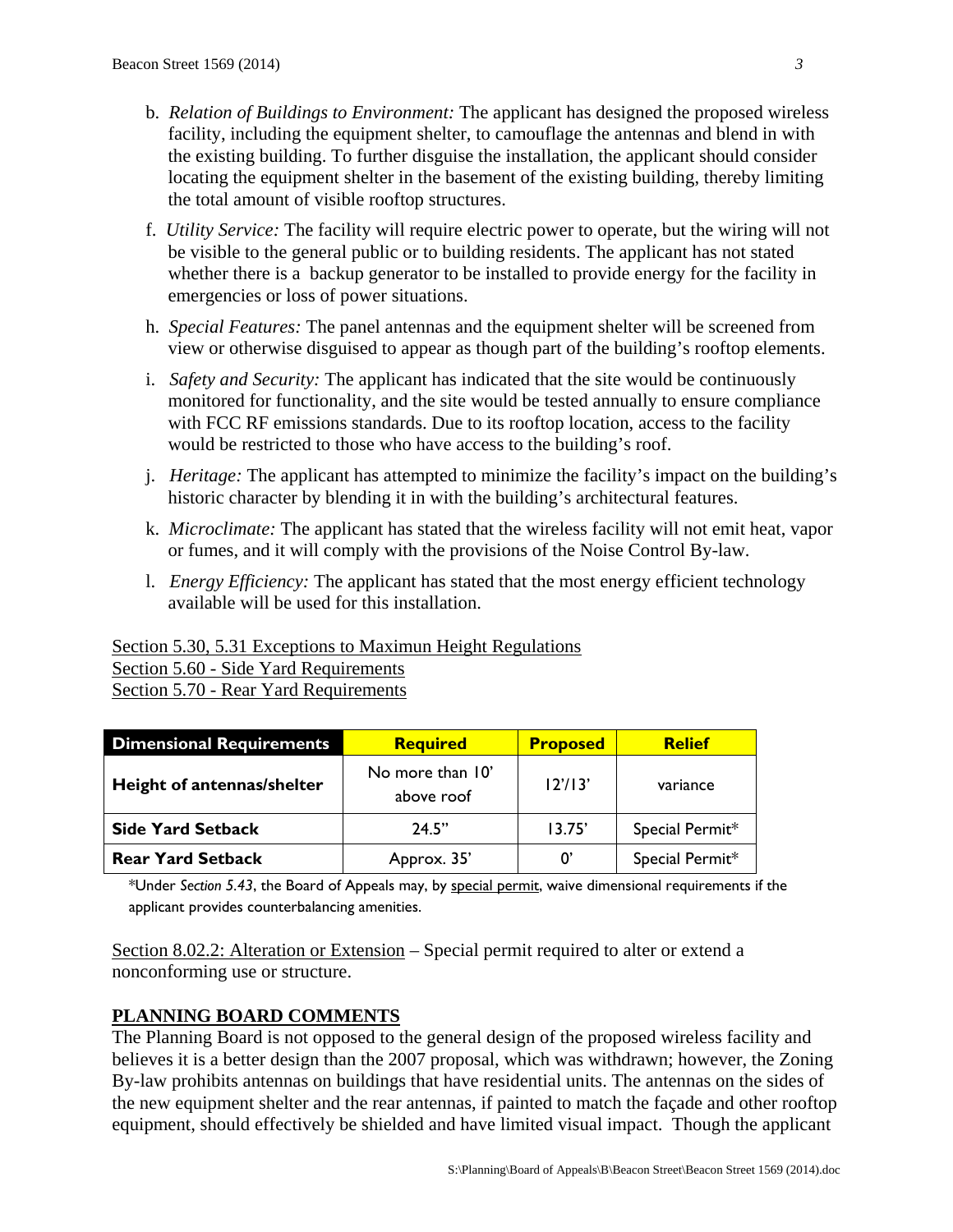desires a tall building to satisfy its coverage and capacity goals, this building is clearly prohibited for wireless facilities by the Zoning By-Law, because it is residential and the conditions under Section 9.09.1 for granting a use variance are not met.

**Therefore, the Planning Board recommends denial of the proposal and plans, prepared by Hudson Design Graphic and last dated 04/25/14. If the Board of Appeals finds that the statutory requirements for a use variance are met, the Planning Board recommends the following conditions be attached to the decision:** 

- **1. Prior to issuance of a building permit, final plans and elevations of the wireless facility and the screening methods for the antennas shall be submitted to the Assistant Director for Regulatory Planning for review and approval.**
- **2. All antennas and related equipment shall be removed if abandoned or not in operation for a time period of twelve months or longer.**
- **3. Prior to issuance of a building permit, the applicant shall submit a removal bond of \$5,000 to the Town.**
- **4. Prior to issuance of a building permit, the applicant shall submit a \$1,500 monitoring/inventorying fee to the Town.**
- **5. Prior to issuance of a building permit, the applicant shall submit to the Zoning Administrator for review and approval for conformance to the Board of Appeals decision: 1) a final roof plan, stamped and signed by a registered engineer, indicating utilities, wiring, and antenna placement and screening; 2) final elevations of the wireless facility, stamped and signed by a registered engineer, indicating dimensions; and 3) evidence that the Board of Appeals decision has been recorded at the Registry of Deeds.**